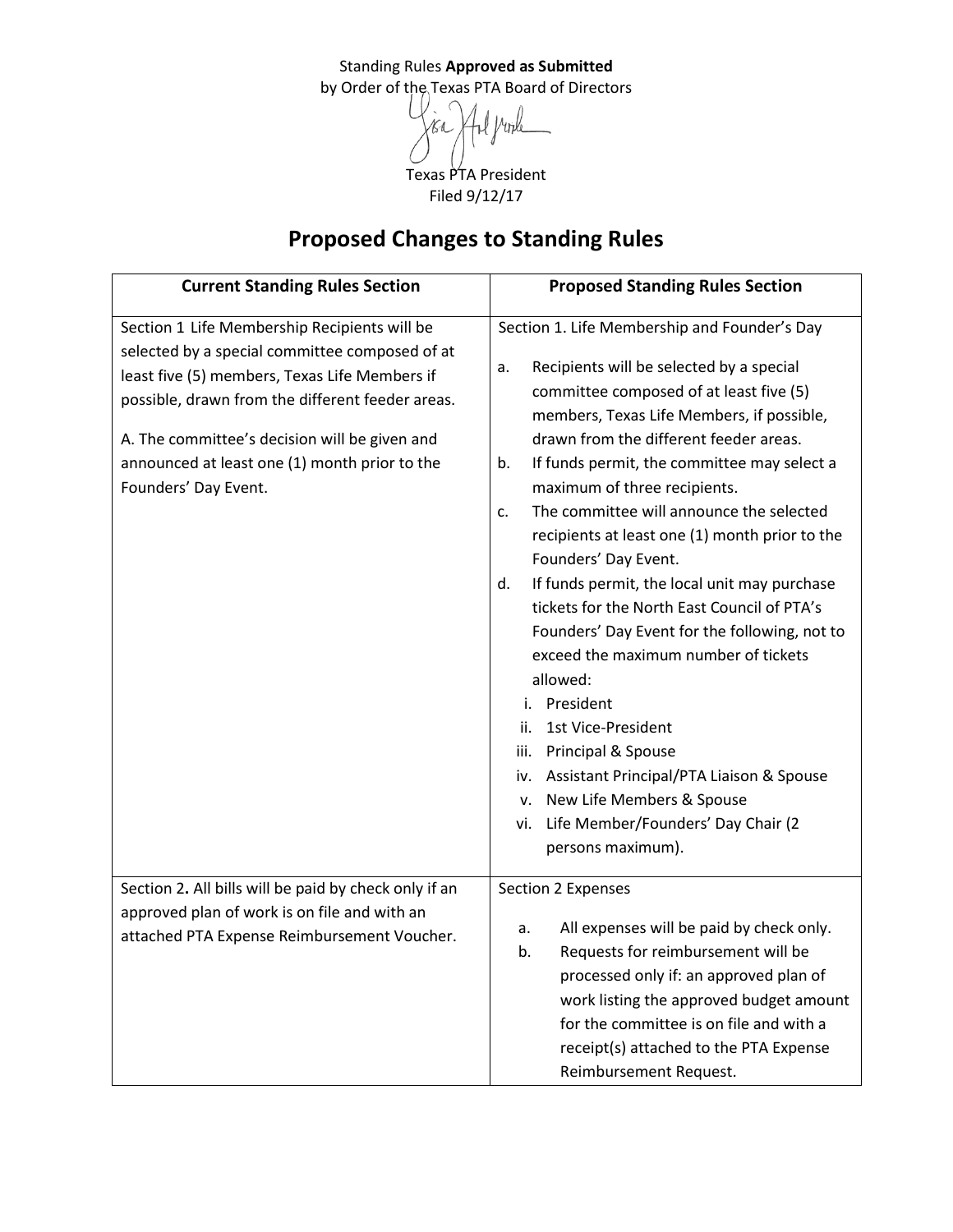1 pople Kr Texas PTA President

Filed 9/12/17

|                                                                                                                                                                                                                                                                                                                                                                                                                                                | Retail specific gift cards may be<br>c.                                                                                                                                                                                                                                                                                                                                                                                                                                                         |
|------------------------------------------------------------------------------------------------------------------------------------------------------------------------------------------------------------------------------------------------------------------------------------------------------------------------------------------------------------------------------------------------------------------------------------------------|-------------------------------------------------------------------------------------------------------------------------------------------------------------------------------------------------------------------------------------------------------------------------------------------------------------------------------------------------------------------------------------------------------------------------------------------------------------------------------------------------|
|                                                                                                                                                                                                                                                                                                                                                                                                                                                | purchased up to \$25.00 to be used for                                                                                                                                                                                                                                                                                                                                                                                                                                                          |
|                                                                                                                                                                                                                                                                                                                                                                                                                                                | committee purposes.                                                                                                                                                                                                                                                                                                                                                                                                                                                                             |
| Section 4. In the event of the death of a current<br>student or former student defending our country in<br>the military, PTA will purchase a memorial brick to<br>be presented in the Churchill Memorial Courtyard.                                                                                                                                                                                                                            | Section 3. In Memoriam<br>a. In the event of the death of a current faculty<br>member, staff member, member of the North<br>East School Board, Officer or Executive Board<br>member of this association, a \$20.00<br>memorial may be given to the library toward<br>the purchase of a book or to the Virgil T.<br>Blossom Scholarship Fund.<br>b. In the event of the death of a current student<br>the PTA may purchase a memorial brick to be<br>placed in the Churchill Memorial Courtyard. |
| Section 6 The local unit shall purchase tickets for<br>the North East Council of PTA's Founders' Day<br>Event for the following, not to exceed the<br>maximum number of tickets allowed: a. President<br>b. 1st Vice-President c. Principal & Spouse d.<br>Assistant Principal/PTA Liaison & Spouse e. New<br>Life Members & Spouse f. Life Member/Founders'<br>Day Chair (2 persons maximum)                                                  | Moved to Section 1 listed above                                                                                                                                                                                                                                                                                                                                                                                                                                                                 |
| Section 7 Project Graduation                                                                                                                                                                                                                                                                                                                                                                                                                   | Propose to delete this section                                                                                                                                                                                                                                                                                                                                                                                                                                                                  |
| Section 8 Disbursements shall function as a Special<br>Committee of the Churchill High School PTA.<br>This special committee shall consist of a<br>disbursements Chair, the PTA President, two (2)<br>executive board members and two (2) members of<br>the administration.<br>a. The committee shall be formed no later than<br>March.<br>b. A request shall be made for a list of items to<br>be considered. All requests shall be submitted | Section 5. Disbursements<br>The Disbursements Committee shall<br>a.<br>function as a Special Committee of the<br>Winston Churchill High School PTA.<br>The committee shall consist of a<br>b.<br>Disbursements Chair, the PTA President,<br>two (2) executive Board Members, and two<br>(2) members of the administration.<br>The committee shall be formed no later<br>c.<br>than March.                                                                                                       |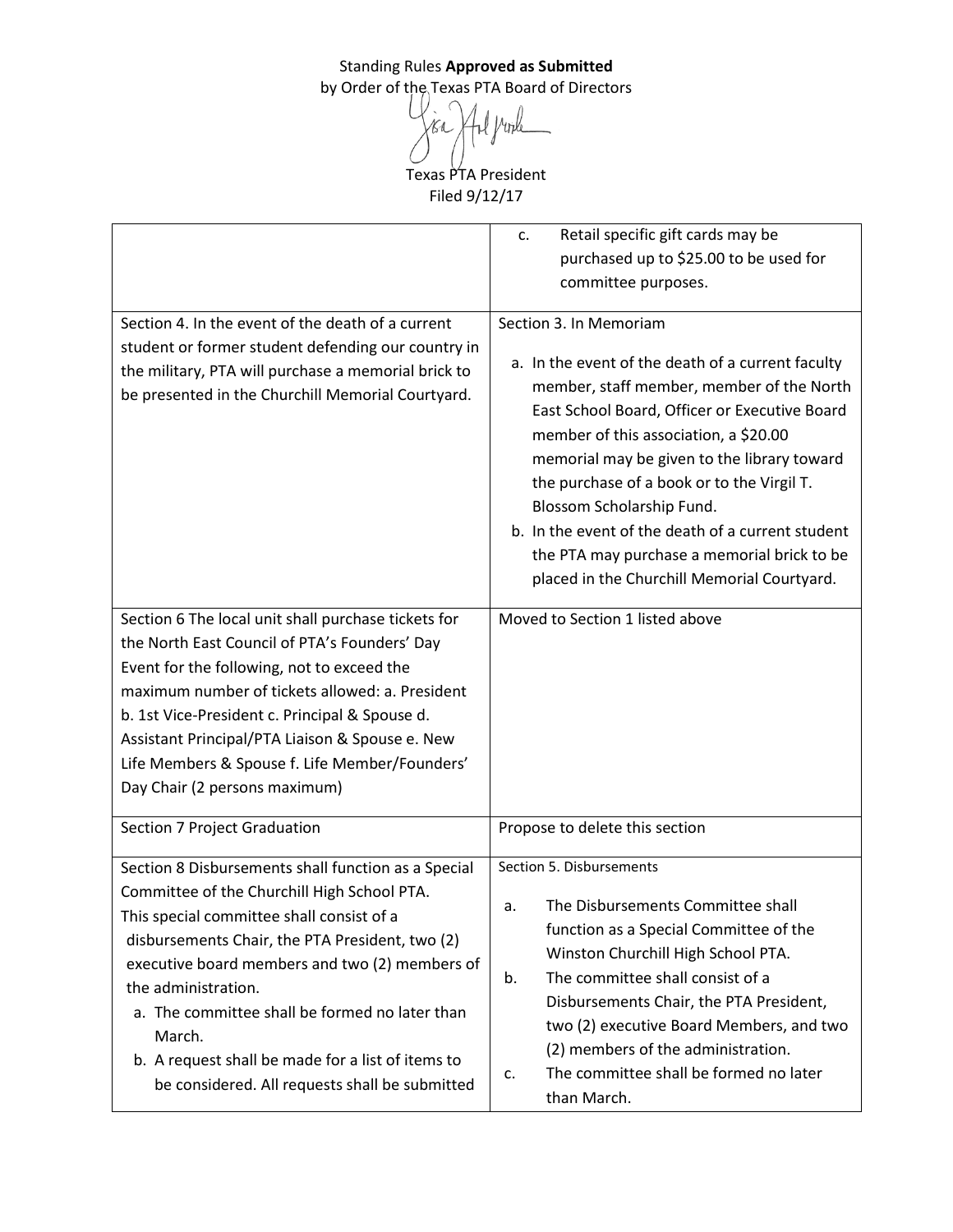> Texas PTA President Filed 9/12/17

| by April 1st. The committee shall bring selected<br>items to a vote at the May membership<br>meeting.<br>c. All items approved for purchase through<br>Disbursements must be purchased by the end<br>of the PTA fiscal year in which they were<br>approved.<br>If an item(s) is not purchased by the end of the<br>fiscal year, the money will revert to the PTA<br>General Fund. | A request shall be made for a list of items<br>d.<br>to be considered. All requests shall be<br>submitted by the deadline set by the<br>Committee. The committee shall bring<br>selected items to a vote at a membership<br>meeting.<br>All items approved for purchase through<br>e.<br>Disbursements must be purchased by the<br>end of the PTA fiscal year in which they<br>were approved.<br>f.<br>If an item(s) is not purchased by the end of<br>the fiscal year, the money will revert to the<br>PTA General Fund. |
|-----------------------------------------------------------------------------------------------------------------------------------------------------------------------------------------------------------------------------------------------------------------------------------------------------------------------------------------------------------------------------------|---------------------------------------------------------------------------------------------------------------------------------------------------------------------------------------------------------------------------------------------------------------------------------------------------------------------------------------------------------------------------------------------------------------------------------------------------------------------------------------------------------------------------|
| Section 9. Members of Churchill PTA may purchase                                                                                                                                                                                                                                                                                                                                  | Moved to Section 2 Expenses as listed above                                                                                                                                                                                                                                                                                                                                                                                                                                                                               |
| retail specific gift cards up to \$25.00 to be used for                                                                                                                                                                                                                                                                                                                           |                                                                                                                                                                                                                                                                                                                                                                                                                                                                                                                           |
| PTA committee purposes.                                                                                                                                                                                                                                                                                                                                                           |                                                                                                                                                                                                                                                                                                                                                                                                                                                                                                                           |
|                                                                                                                                                                                                                                                                                                                                                                                   |                                                                                                                                                                                                                                                                                                                                                                                                                                                                                                                           |
| Section 10 Two signatures (by 2 of the designated                                                                                                                                                                                                                                                                                                                                 | Propose to delete this section                                                                                                                                                                                                                                                                                                                                                                                                                                                                                            |
| account signers) are required on all PTA checks                                                                                                                                                                                                                                                                                                                                   |                                                                                                                                                                                                                                                                                                                                                                                                                                                                                                                           |
| prior to disbursement.                                                                                                                                                                                                                                                                                                                                                            |                                                                                                                                                                                                                                                                                                                                                                                                                                                                                                                           |
|                                                                                                                                                                                                                                                                                                                                                                                   |                                                                                                                                                                                                                                                                                                                                                                                                                                                                                                                           |
| Section 11 Electronic Banking                                                                                                                                                                                                                                                                                                                                                     | E-Commerce                                                                                                                                                                                                                                                                                                                                                                                                                                                                                                                |
| a. This local PTA shall not use credit or debit                                                                                                                                                                                                                                                                                                                                   | This local PTA shall not use credit or debit<br>a.                                                                                                                                                                                                                                                                                                                                                                                                                                                                        |
| cards.                                                                                                                                                                                                                                                                                                                                                                            | cards.                                                                                                                                                                                                                                                                                                                                                                                                                                                                                                                    |
| b. This local PTA's treasurer may review banking                                                                                                                                                                                                                                                                                                                                  | This local PTA's treasurer may review<br>b.                                                                                                                                                                                                                                                                                                                                                                                                                                                                               |
| and electronic payment statements online. If                                                                                                                                                                                                                                                                                                                                      | banking and electronic payment                                                                                                                                                                                                                                                                                                                                                                                                                                                                                            |
| a statement is not mailed, the statement                                                                                                                                                                                                                                                                                                                                          | statements online. If a statement is not                                                                                                                                                                                                                                                                                                                                                                                                                                                                                  |
| should be printed and presented for an                                                                                                                                                                                                                                                                                                                                            | mailed, the statement should be printed                                                                                                                                                                                                                                                                                                                                                                                                                                                                                   |
| appointed non-signer to review.                                                                                                                                                                                                                                                                                                                                                   | and presented for an appointed non-signer                                                                                                                                                                                                                                                                                                                                                                                                                                                                                 |
| c. This local PTA shall change passwords for                                                                                                                                                                                                                                                                                                                                      | to review.                                                                                                                                                                                                                                                                                                                                                                                                                                                                                                                |
| online accounts at least once a year, when                                                                                                                                                                                                                                                                                                                                        | This local PTA shall change passwords for<br>c.                                                                                                                                                                                                                                                                                                                                                                                                                                                                           |
| there is a change in signer or when there is a                                                                                                                                                                                                                                                                                                                                    | online accounts at least once a year when                                                                                                                                                                                                                                                                                                                                                                                                                                                                                 |
| financial reconciliation.                                                                                                                                                                                                                                                                                                                                                         | there is a change in signer or when there is                                                                                                                                                                                                                                                                                                                                                                                                                                                                              |
| d. This local PTA collects online payments                                                                                                                                                                                                                                                                                                                                        | a financial reconciliation.                                                                                                                                                                                                                                                                                                                                                                                                                                                                                               |
| through an electronic collection system.                                                                                                                                                                                                                                                                                                                                          | Online and Point of Sale Payments<br>d.                                                                                                                                                                                                                                                                                                                                                                                                                                                                                   |
| Associated fees are budgeted as an expense                                                                                                                                                                                                                                                                                                                                        | <b>Collection Systems</b>                                                                                                                                                                                                                                                                                                                                                                                                                                                                                                 |
| line item and are accounted for and reported                                                                                                                                                                                                                                                                                                                                      |                                                                                                                                                                                                                                                                                                                                                                                                                                                                                                                           |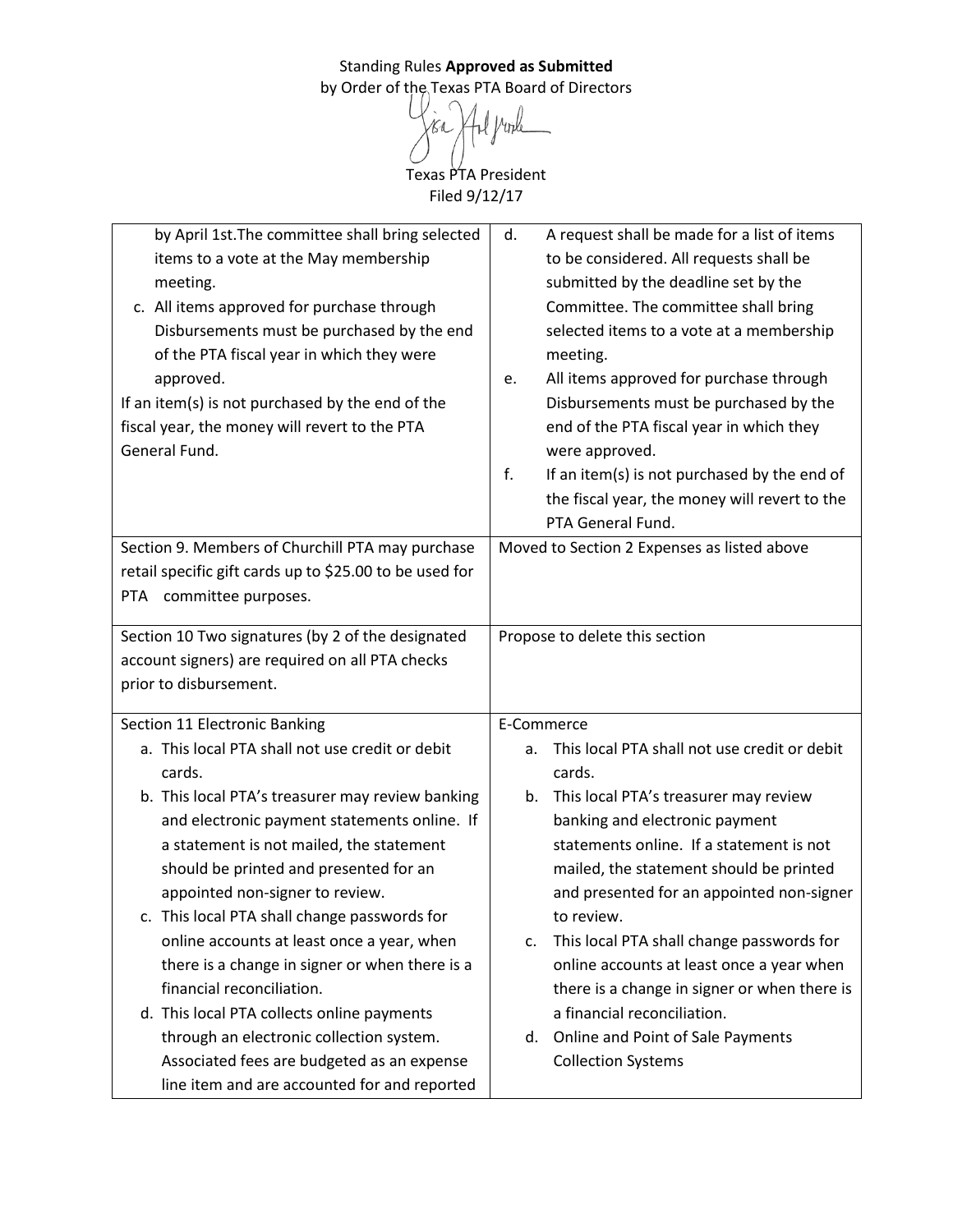Standing Rules **Approved as Submitted** by Order of the Texas PTA Board of Directors Texas PTA President Filed 9/12/17

on the financial report. At a minimum, bank reconciliations occur monthly and should a transfer be required from the third-party processing company, documentation of the transfer should be filed with the bank reconciliation.

- i. The PTA membership must approve the use of an online and/or point of sale payment collection system.
- ii. The payment collection system must be in the PTA's name.
- iii. The payment collection system's statements must be clear with detailed and accessible information on a real-time basis. The PTA must have immediate access to know who has paid, the purpose of the payments, and the expected cash transfer amount.
- iv. Associated fees are budgeted as an expense line item and are accounted for and reported in every financial report. The PTA must check for these fees often to ensure that the financial statement is accurate and that the fees are correct.
- v. All revenue is accounted for and reported in every financial report in the corresponding budgeted income category or categories.
- vi. Reconciliations must occur monthly. Whether a manual or automatic transfer to the PTA bank account occurs, transfers should occur at least monthly and proper documentation is required as with a traditional bank deposit. For daily deposits, a weekly summary of the deposits may be documented on a single deposit form. The deposit form should have the online transaction confirmation attached and does not need counters' signatures as you are receiving a bulk deposit. The deposit form should include the amount of the deposit, which budget lines are impacted including the incurred fee budgeted expense. Alternatively, if fees are charged monthly, a funds request form should be used to document.
	- vii.The payment collection system must be Certified Compliant with the Payment Card Industry Data Security Standards (PCI DSS).
- viii.For swiped transactions, the PTA should research the payment collections system's policies on handling cards that do not read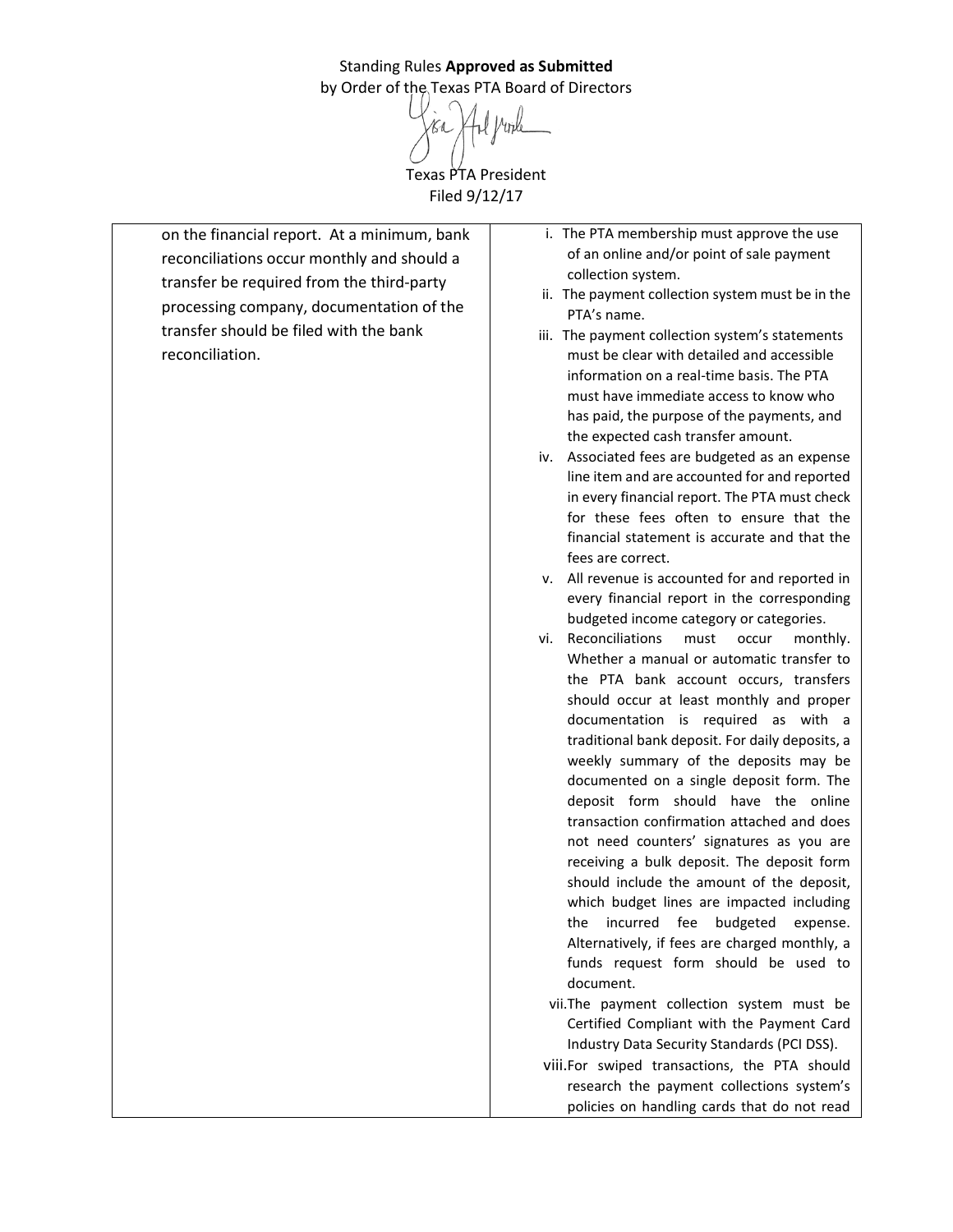Vinle Texas PTA President Filed 9/12/17

correctly. Card numbers are not written down for any reason. Only swiped transactions that are immediately authorized, via internet or phone access, are accepted. The PTA does not swipe or store transactions for later settlement. ix.In the case of electronic payment disputes, the PTA should research the payment collection system's policies on challenging a disputed payment. The PTA confirms that only the PTA Treasurer has access to issue a refund to the customer. Any challenge of payment must be responded to promptly and accurately. Confirming a refund requires the same approvals and documentation as required for a funds request form. The authorized refund is recorded in the check registry prior to withdrawal. If merchandise has not already been provided, goods and services are withheld until the dispute is cleared. If the dispute is not resolved favorably, the action is treated in the same

manner as a non-sufficient funds check.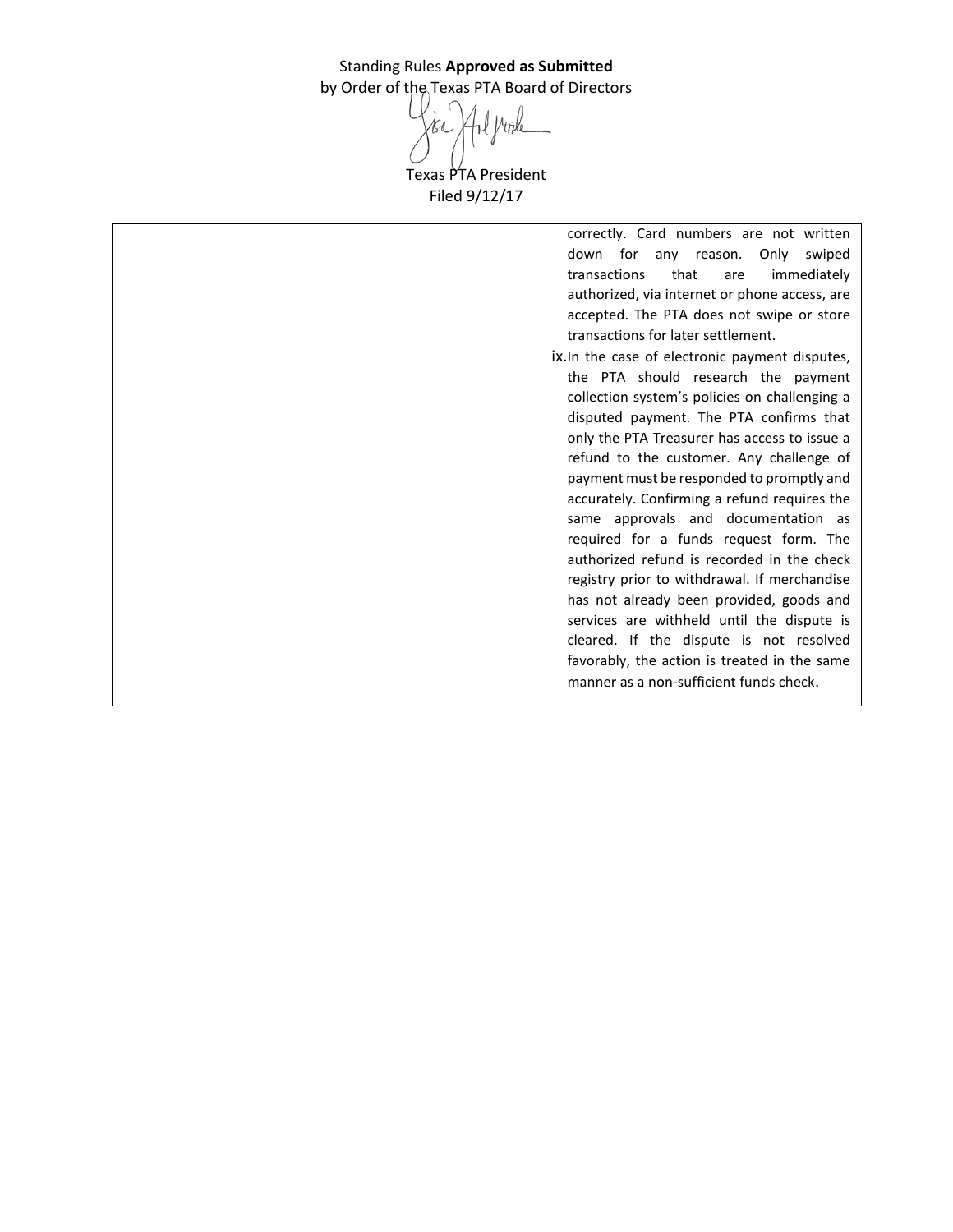Texas PTA President Filed 9/12/17

## **Winston Churchill High School PTA Standing Rules**

- 1. Life Membership and Founder's Day
	- a. Recipients will be selected by a special committee composed of at least five (5) members, Texas Life Members, if possible, drawn from the different feeder areas.
	- b. If funds permit, the committee may select a maximum of three recipients.
	- c. The committee will announce the selected recipients at least one (1) month prior to the Founders' Day Event.
	- d. If funds permit, the local unit may purchase tickets for the North East Council of PTA's Founders' Day Event for the following, not to exceed the maximum number of tickets allowed:
		- i. President
		- ii. 1st Vice-President
		- iii. Principal & Spouse
		- iv. Assistant Principal/PTA Liaison & Spouse
		- v. New Life Members & Spouse
		- vi. Life Member/Founders' Day Chair (2 persons maximum).
- 2. Expenses
	- a. All expenses will be paid by check only.
	- b. Requests for reimbursement will be processed only if: an approved plan of work listing the approved budget amount for the committee is on file and with a receipt(s) attached to the PTA Expense Reimbursement Request.
	- c. Retail specific gift cards may be purchased up to \$25.00 to be used for committee purposes.
- 3. In Memoriam
	- a. In the event of the death of a current faculty member, staff member, member of the North East School Board, Officer or Executive Board member of this association, a \$20.00 memorial may be given to the library toward the purchase of a book or to the Virgil T. Blossom Scholarship Fund.
	- b. In the event of the death of a current student the PTA may purchase a memorial brick to be placed in the Churchill Memorial Courtyard.
- 4. Training
	- a. This local PTA may pay the expenses for the newly elected officers and committee chairs to attend North East Council of PTAs training, when applicable. If funds permit, this local PTA may pay the expenses for any other PTA member to attend.
	- b. If funds permit, this local PTA may pay the expenses for officers or committee chairs to attend the Texas PTA LAUNCH in the following order: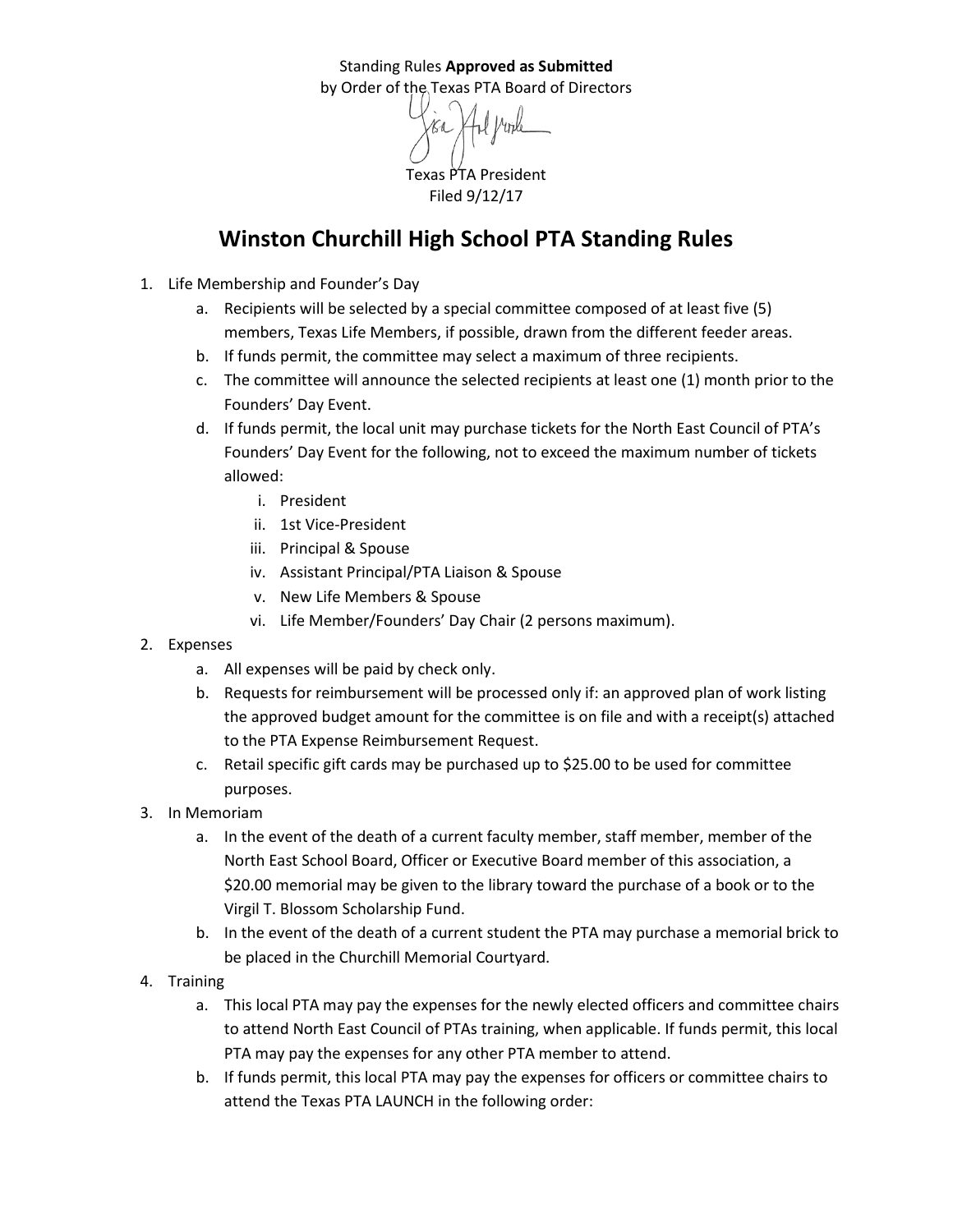Texas PTA President Filed 9/12/17

- i. President
- ii. First Vice President
- iii. Second Vice President
- iv. Secretary
- v. Treasurer
- vi. Parliamentarian
- vii. Standing Committee Chairs
- viii. Other.
- c. This local PTA shall limit the reimbursement for expenses to the following:
	- i. Registration Fee
	- ii. Hotel accommodations at the published seminar or convention double occupancy rate
	- iii. Meals not to exceed \$30.00 per person per day
	- iv. If a meal is included in a prepaid event, no reimbursement will be paid for that meal
	- v. Expenses for alcohol will not be reimbursed.
	- vi. Standard Self-Parking fees unless valet is the only option
	- vii. Mileage reimbursement for one vehicle per four attendees at a rate not to exceed the rate established in the current Texas PTA Travel Policy when using personal car.

## 5. Disbursements

- a. The Disbursements Committee shall function as a Special Committee of the Winston Churchill High School PTA.
- b. The committee shall consist of a Disbursements Chair, the PTA President, two (2) executive Board Members, and two (2) members of the administration.
- c. The committee shall be formed no later than March.
- d. A request shall be made for a list of items to be considered. All requests shall be submitted by the deadline set by the Committee. The committee shall bring selected items to a vote at a membership meeting.
- e. All items approved for purchase through Disbursements must be purchased by the end of the PTA fiscal year in which they were approved.
- f. If an item(s) is not purchased by the end of the fiscal year, the money will revert to the PTA General Fund.
- 6. E-Commerce
	- a. This local PTA shall not use credit or debit cards.
	- b. This local PTA's treasurer may review banking and electronic payment statements online. If a statement is not mailed, the statement should be printed and presented for an appointed non-signer to review.